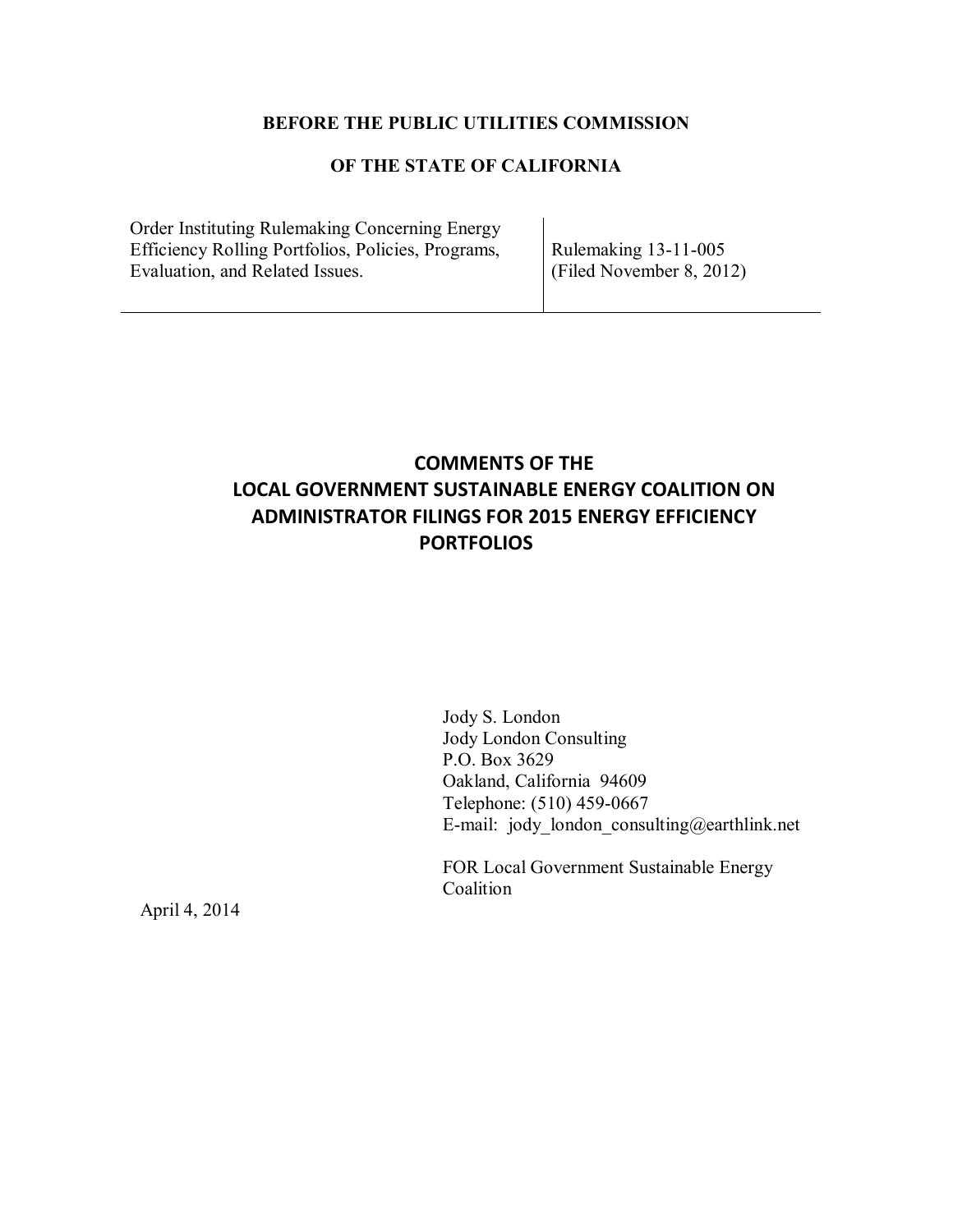# **Table of Contents**

| I.    |                                                                                                                            |
|-------|----------------------------------------------------------------------------------------------------------------------------|
| П.    | <b>FUNDING FOR LOCAL GOVERNMENT PARTNERSHIP PROGRAMS REMAINS</b>                                                           |
| Ш.    | ALLOWING PROGRAMS TO BRING BUILDINGS TO CODE WILL ENCOURAGE AND                                                            |
| IV.   | <b>WATER-ENERGY NEXUS PROGRAMS ARE A HIGH PRIORITY FOR LOCAL</b>                                                           |
| V.    | DIRECT INSTALL PROGRAMS SHOULD INCLUDE EXPANDED ELIGIBILITY  8                                                             |
| VI.   | THE LGSEC SUPPORTS UPDATES TO IMPROVE COST-EFFECTIVENESS  9                                                                |
| VII.  | <b>PROPOSITION 39 PROJECTS SHOULD LEVERAGE EXISTING RELATIONSHIPS</b><br>BETWEEN LOCAL GOVERNMENTS AND SCHOOL DISTRICTS  9 |
| VIII. | ON-BILL FINANCING CAN BE MADE MORE ATTRACTIVE  10                                                                          |
| IX.   | ENERGY UPGRADE CALIFORNIA IS IMPROVED, WITH ROOM TO DO MORE 11                                                             |
| Χ.    |                                                                                                                            |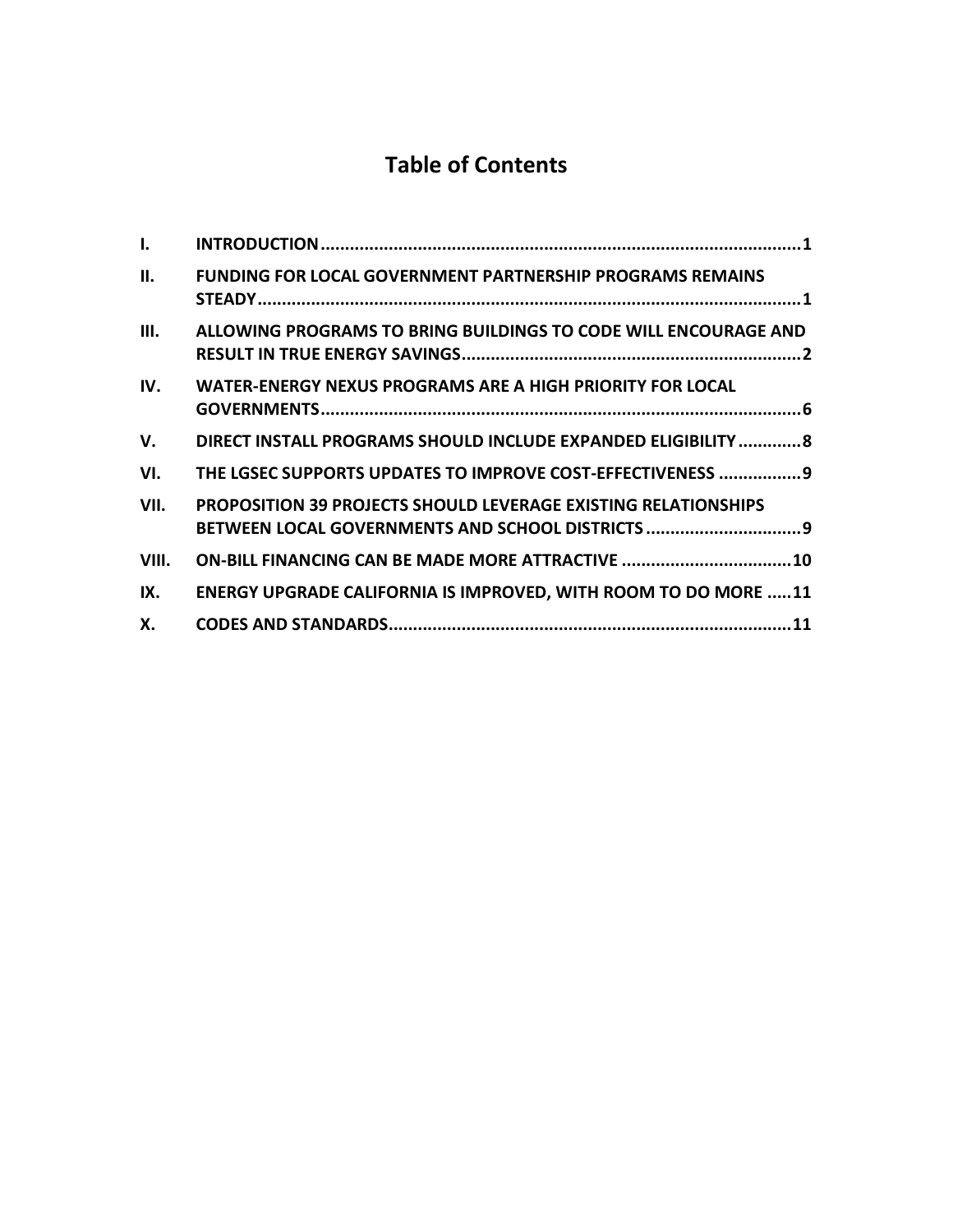#### <span id="page-2-0"></span>**I. Introduction**

 $\overline{a}$ 

In accordance with the Rules of Practice and Procedure of the California Public Utilities Commission's ("Commission") and the rulings of the Assigned Commissioner and Administrative Law Judge, the Local Government Sustainable Energy Coalition<sup>1</sup> ("LGSEC") submits these comments on the filings submitted by the Energy Efficiency Program Administrators ("Administrators") describing their proposals for the 2015 extension to the 2013- 2014 Transition Period. The LGSEC perspective is informed in large part by our many members who participate in energy efficiency partnerships offered by the investor-owned utilities ("IOUs"). Overall, the LGSEC concurs with the proposals put forward by the program administrators for 2015, and appreciates that funding for 2015 will remain steady. We continue to urge the Commission to allow local governments and other implementers to use existing building conditions as the baseline for energy efficiency programs to bring those buildings up to code at a minimum, rather than require them to exceed code in order to qualify for incentives. The Commission should support stand-alone residential measures where whole-house approaches are experiencing weak adoption. Local governments would like to offer robust programs that address the water-energy nexus, given our responsibilities to respond to the drought. We also support upgrades to cost-effectiveness, and propose modifications to on-bill financing and Energy Upgrade California.

#### <span id="page-2-1"></span>**II. Funding for Local Government Partnership Programs Remains Steady**

The utilities all propose continuing funding for local government partnership programs at the same level. This is consistent with our expectations. We remind the Commission that the

 $<sup>1</sup>$  The LGSEC is a statewide membership organization of cities, counties, associations and councils of</sup> government, special districts, and non-profit organizations that support government entities. Each of these organizations may have different views on elements of these comments, which were approved by the LGSEC's Board. A list of our members can be found at [www.lgsec.org.](http://www.lgsec.org/)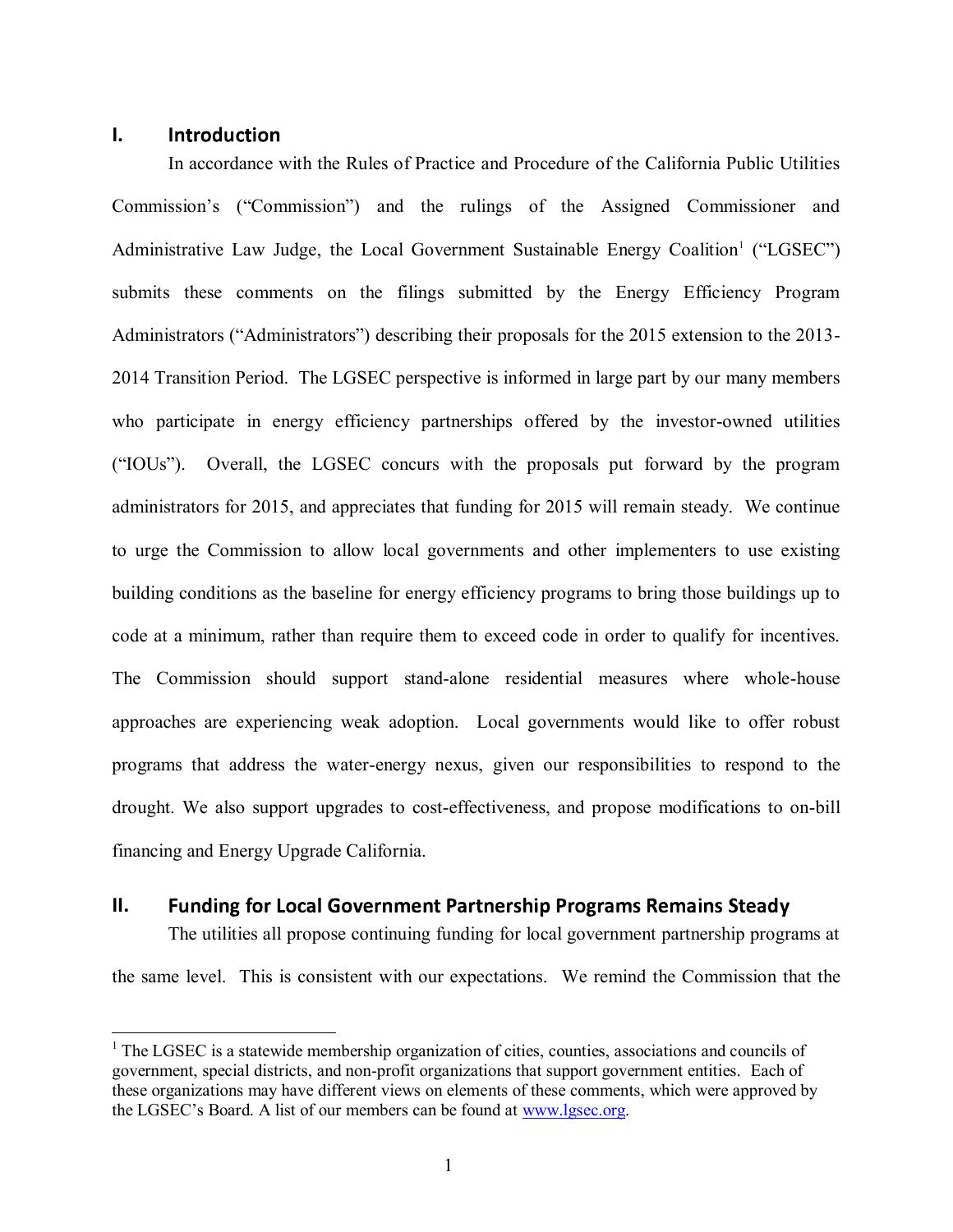impacts of Title 24 2013 remain unknown and will likely require extensive program revisions following early observations. Title 24 is also expected to cause uneven impacts with some sectors witnessing the brunt of costs and a heightened risk to goal attainment.

Some local government partners would welcome increased budgets and the ability to implement more technologies (measures) for a wider range of customers, especially in hard to reach regions. It is the experience in some regions that customers are not being served because some third party providers do not reach the remote parts of the state. At least in PG&E's service territory, these third-party providers have the exclusive right to offer programs. Local governments should have the ability to craft third-party agreements to meet key local needs and characteristics. Often, those agreements are useful, but not *optimal*. Local government partners have the knowledge of the community necessary to make them optimal.

The utilities also all propose that 2013-2015 be treated as one program cycle, rather than isolate the 2015 funds from the earlier part of the program. The LGSEC wholeheartedly supports this approach. It is consistent with the Commission's stated intention to move to a Rolling Portfolio, and will facilitate smooth program delivery. It allows programs that got a late start due to delays in contracting or in final program approval to recover lost time.<sup>2</sup> We note the proposed contract terms submitted by the BayREN (for PG&E) and the SoCalREN (for SCE and SoCalGas) and support their inclusion in the final decision on 2015 funding.

### <span id="page-3-0"></span>**III.** Allowing Programs to Bring Buildings to Code Will Encourage and Result in **True Energy Savings**

PG&E proposes that customers replacing specific technologies be permitted to use existing conditions in their facilities as the baseline measurement.<sup>3</sup> SDG&E recommends that

 $2^{2}$  In addition to some partnership programs getting a late start, we note that SCE's Local Government Partnership Strategic Plan Pilots did not commence until January 2014.

<sup>3</sup> PG&E, *Pacific Gas and Electric Company's (U 39-M) Energy Efficiency 2015 Funding Proposal*, p. 25.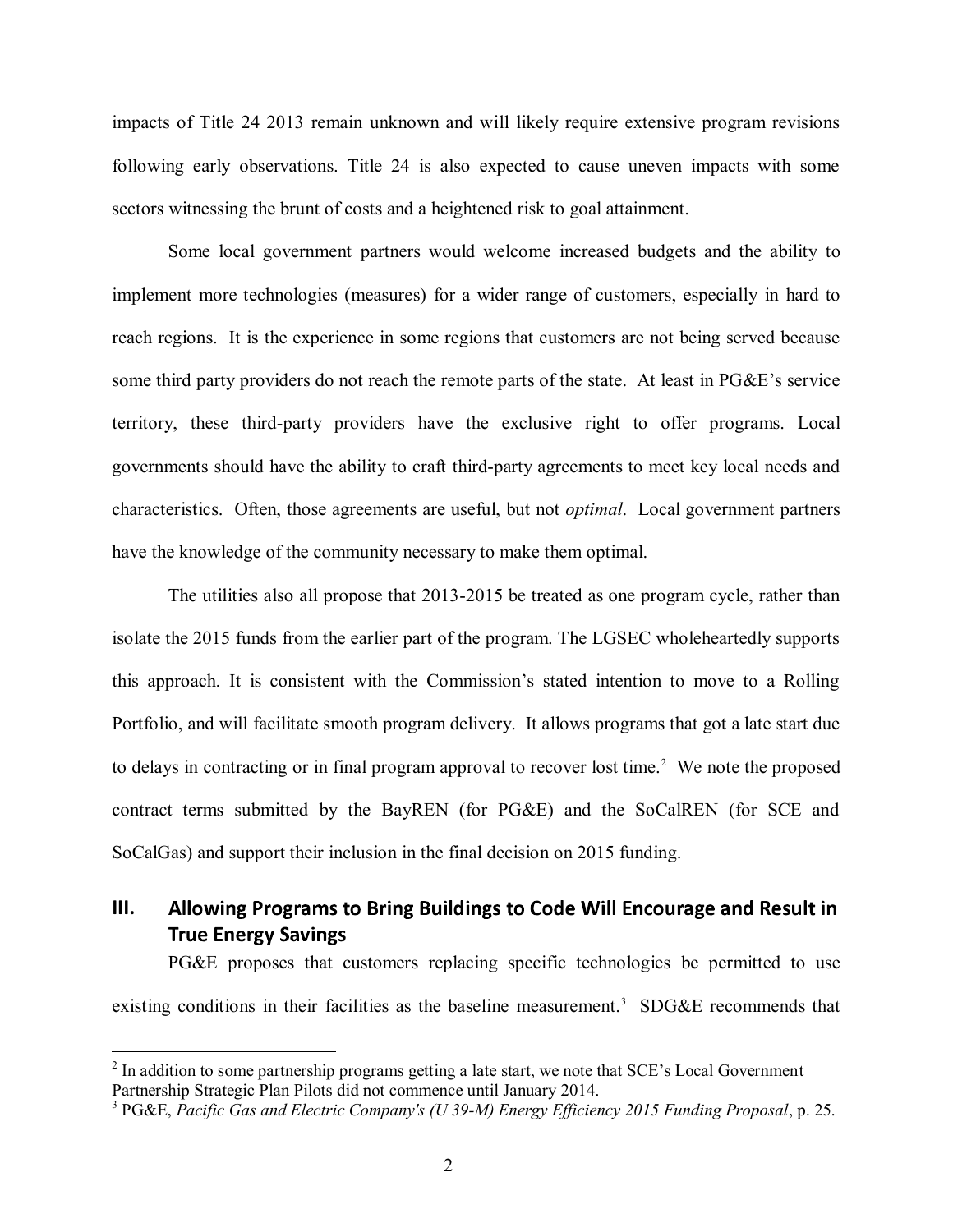the appropriate baseline for Prop 39/school energy efficiency projects is the actual existing energy efficiency infrastructure conditions and energy use at a school, rather than a speculative, hypothetical lower level of energy use the school might have if it had already undergone retrofits to code.<sup>4</sup> The LGSEC supports this approach, and requests that it be expanded to include *all* facilities that are replacing working equipment and that are upgrades not otherwise required due to other factors, at least for local government facilities and other customers less than 200kW. We find a particular similarity between local government facilities and school facilities, and suggest that they should receive similar treatment. Customers below 200kW also show similarities that make it challenging for them to adopt efficiency measures without substantive incentives.

With the current plan to enforce new codes as baseline for IOU-eligible savings, the Commission must recognize that expected savings claimed will be less than claimed in previous program cycles. We suggest instead that field conditions should form the baseline for ALL programs (including residential). Using new Title 24 standards as the baseline is not only artificial, but wholly disengaged from market conditions. The "achievement gap" between Title 24 guidelines and whatever "reach" level attainable is minor compared to the overwhelming gap between field conditions and the new Title 24 criteria. That energy efficiency gap represents the highest savings, the broadest potential market, and greatest movement toward market transformation.

We note that the California Energy Commission in its most recent *Integrated Energy Policy Report* identified the need to rethink how incentives have historically been awarded:

One barrier to full investment in energy efficiency upgrades in existing buildings is the practice of viewing building energy efficiency standards requirements as a "bright line" threshold, below which no public incentives are made available. This

<sup>4</sup> SDG&E, *San Diego Gas & Electric Company (U 902 M) 2015 Energy Efficiency Program Portfolio Changes Pursuant To The Assigned Commissioner's Ruling And Scoping Memorandum Regarding 2015 Portfolios (Phase 1 Of Rulemaking 13-11-005)*, pp. 9-10.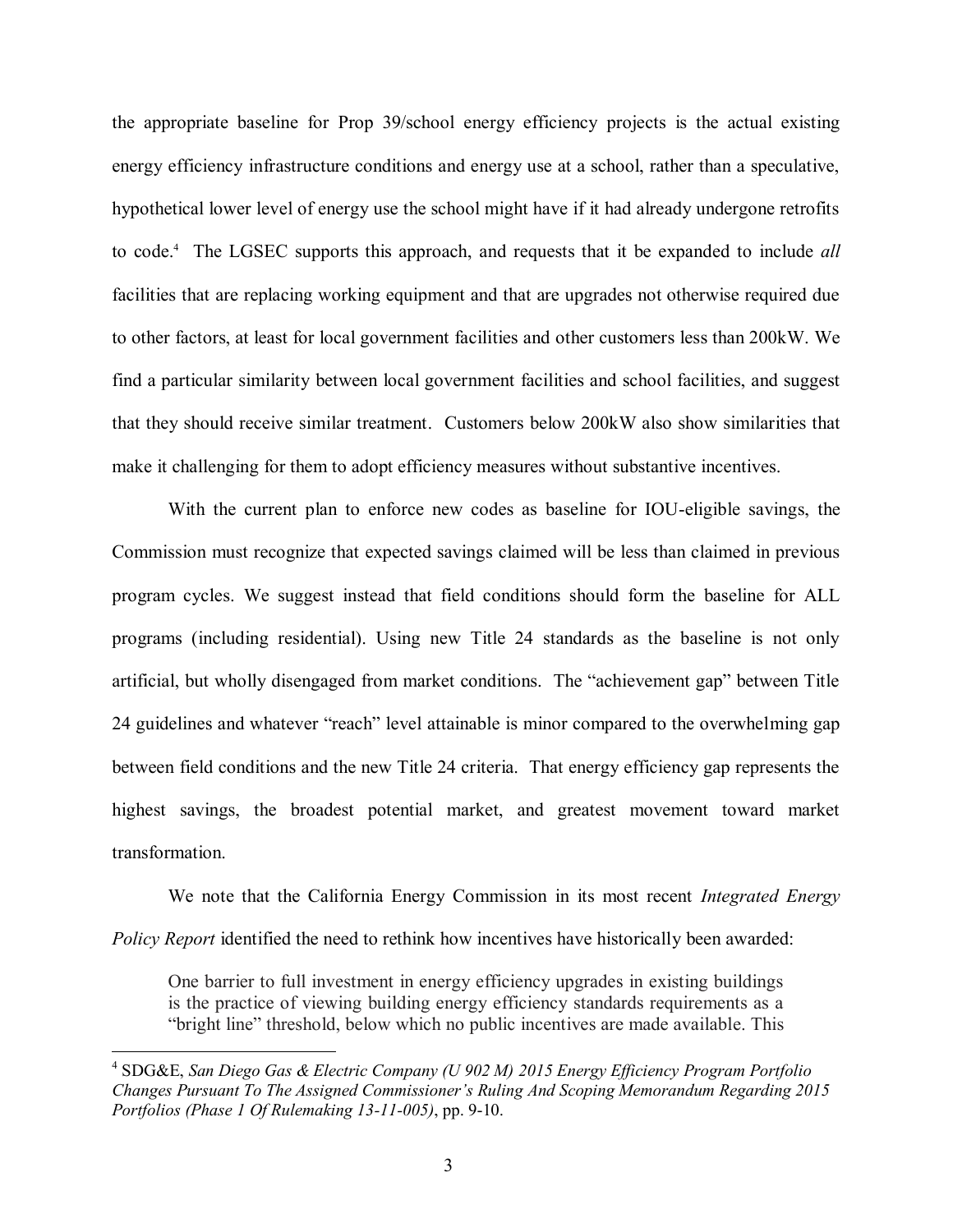can be dysfunctional in two ways: 1) failure to motivate the act of compliance such that many projects are completed without building permits and without code enforcement because the marketplace does not provide clear benefits for compliance; and 2) failure to achieve the savings that would occur from upgrading inefficient equipment and building materials because only the incremental improvement above the standards is eligible for incentives. These conditions lead to purposeful avoidance of building permits and standards compliance, and to decisions to postpone upgrade projects. This prolongs the wasteful energy impact of inefficient equipment and materials, and discourages participation in energy efficiency programs because program requirements are too high and incentives are too low.<sup>5</sup>

The LGSEC agree with this. The decision for a local government or school district is not to what

degree to implement the energy efficiency project, but whether to implement it at all. Projects

without incentives (monetary or otherwise) do not typically get implemented.

The CEC also recognized the need for a different approach to incentives:

It is important to note that as energy efficiency codes and standards continue to improve, energy efficiency savings from incentives programs may diminish unless those programs continue to expand beyond traditional efficiency measures. To accomplish this, the state may need to modify its incentive mechanisms to provide value for both compliance with the standards and the total energy savings from upgrading inefficient equipment and building measures.<sup>6</sup>

As mentioned above, there is concern about the potentially devastating impact of the new

Title 24, now scheduled to go into effect on July 1, 2014, on energy efficiency programs. The

LGSEC joined other parties at the start of this proceeding in requesting that incentives must

remain available for projects that bring a building from existing conditions up to or beyond

current code, not just for the incremental additional savings achieved from exceeding code.<sup>7</sup>

Having the ability now to identify buildings that are energy hogs and help them increase their

efficiency, even if it does not bring them to the point where they exceed code, continues to be a

<sup>5</sup> California Energy Commission, *2013 Integrated Energy Policy Report*, CEC-100-2013-001-CMF, pp. 31-32.

<sup>6</sup> *Ibid*., p. 27.

<sup>7</sup> LGSEC, et al., *Prehearing Conference Statement Of The Local Government Sustainable Energy Coalition, The San Francisco Bay Area Regional Energy Network, And The Southern California Regional Energy Network Prehearing Conference Statement*, p. 2.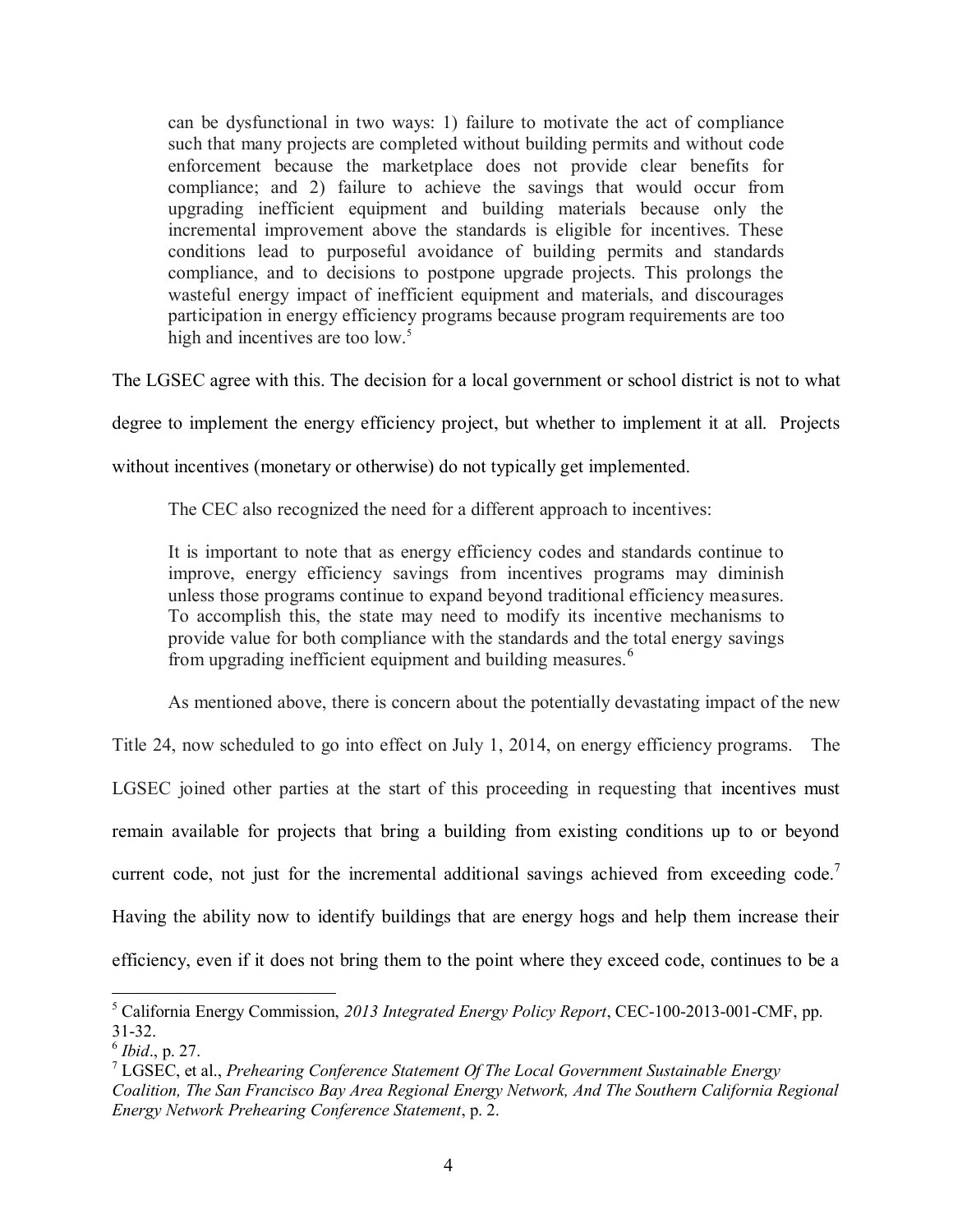top priority for the LGSEC. The Commission might consider adopting a tiered incentive, which includes technical support, calculation assistance, etc. as incentive for "up to code" savings and then a monetary incentive for any savings above code.

The State of California has been a leader in taking action to address the realities of Climate Change by establishing very aggressive goals for Greenhouse Gas reductions, including zero net energy buildings. Bold and effective energy efficiency initiatives that eliminate artificial restraints are essential for meeting that goal. This is an opportune time for the Commission to restructure its long-standing practice of using existing code as the baseline for energy savings to justify any incentive. There was a time when this was a reasonable guideline, but today it has proven to be an impediment to removing the most energy-intensive and CO2-producing equipment from operation. Greenhouse gases are cumulative and long-lasting, so every day the older equipment operates, the impact is compounded. The LGSEC membership faces the same daunting goals in their respective communities and would strongly welcome an update of the rules governing incentive eligibility to meet today's critical challenges.

The LGSEC understands the guidance provided in the January 22, 2014 *Scoping Memo* to focus on specific technologies, projects in specific locations, and projects being undertaken by school districts with funds from Proposition 39. And we respectfully submit that local governments will be able to deliver more energy savings in the near term if we are allowed to use actual conditions as baseline.

Energy codes are a critical tool for state and local governments to advance building energy efficiency. However, numerous studies have indicated significant non-compliance rates, as high as 100 percent,<sup>8</sup> diminish the gains from code development and adoption. High

<sup>&</sup>lt;sup>8</sup> Southern California Edison, "Statewide Codes & Standards Market Adoption and Noncompliance Rates", (Quantec, May 10, 2007), page 6.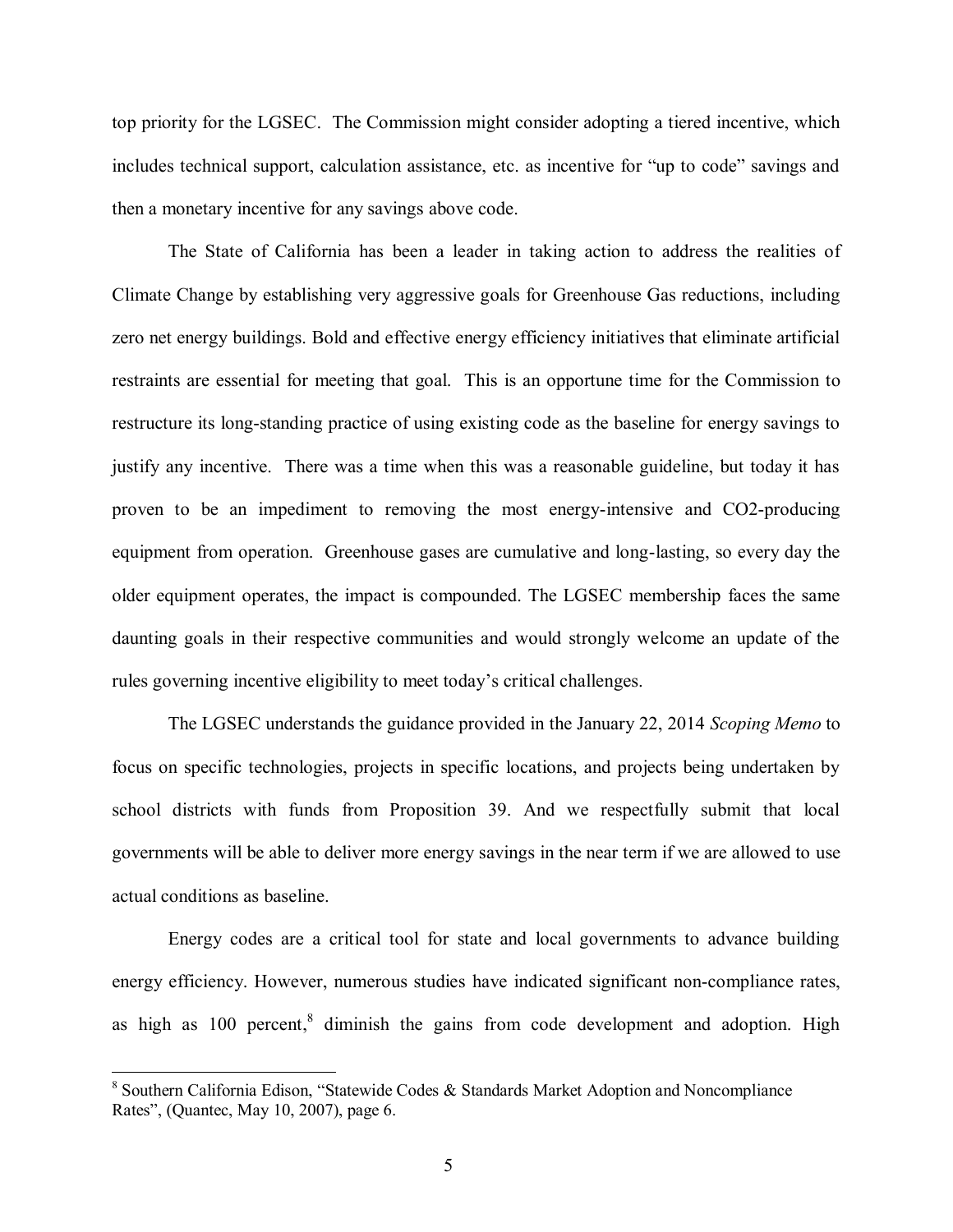incremental costs for construction or retrofit; insufficient local government resources for code enforcement; and knowledge gaps among key stakeholders about energy code requirements are the frequently cited market barriers to code compliance. The focus on realizing deep energy savings from code compliance is timely in light of the upcoming new Title 24. The Institute for Market Transformation's study on code compliance suggests that the new code requirements could be "overlooked or misinterpreted by unprepared engineering and construction professionals." 9

The magnitude of the energy code non-compliance offers a tremendous opportunity to achieve widespread and cost effective energy savings through training events, outreach campaigns, or third-party inspections. Research suggests that each dollar invested in compliance can achieve \$6 in energy savings.<sup>10</sup> Toward this end, the LGSEC advocates for the following actions. We note that the BayREN offers a codes and standards program that includes many of these elements:

- 1. Target education and training efforts at code compliance in the areas of building design, construction and commissioning that would be targeted at building owners, architects and the engineering and construction communities.
- 2. Provide supporting resources for local governments' code enforcement, including a possible third-party inspection system for code plan review and on-site inspections.
- 3. Allow attribution of on-bill energy savings due to program efforts to improve code compliance.
- <span id="page-7-0"></span>**IV.** Water-Energy Nexus Programs Are a High Priority for Local Governments Local governments are deeply concerned about responding to California's drought.

Local governments play a critical role in the water-energy nexus (through programs that include

Property Assessed Clean Energy, Residential Energy Consumption Ordinances, Climate Action

Plans, and water/wastewater services). Many of us are instituting drastic policies, through our

<sup>&</sup>lt;sup>9</sup> Sarah Stellberg, "Assessment of Energy Efficiency Achievable from Improved Compliance with U.S. Building Energy Codes: 2013-2030", (Institute for Market Transformation, Feb 2013), page 4.

<sup>&</sup>lt;sup>10</sup> "Policy Maker Fact Sheet Building Energy Code Compliance", (Institute for Market Transformation. 2010).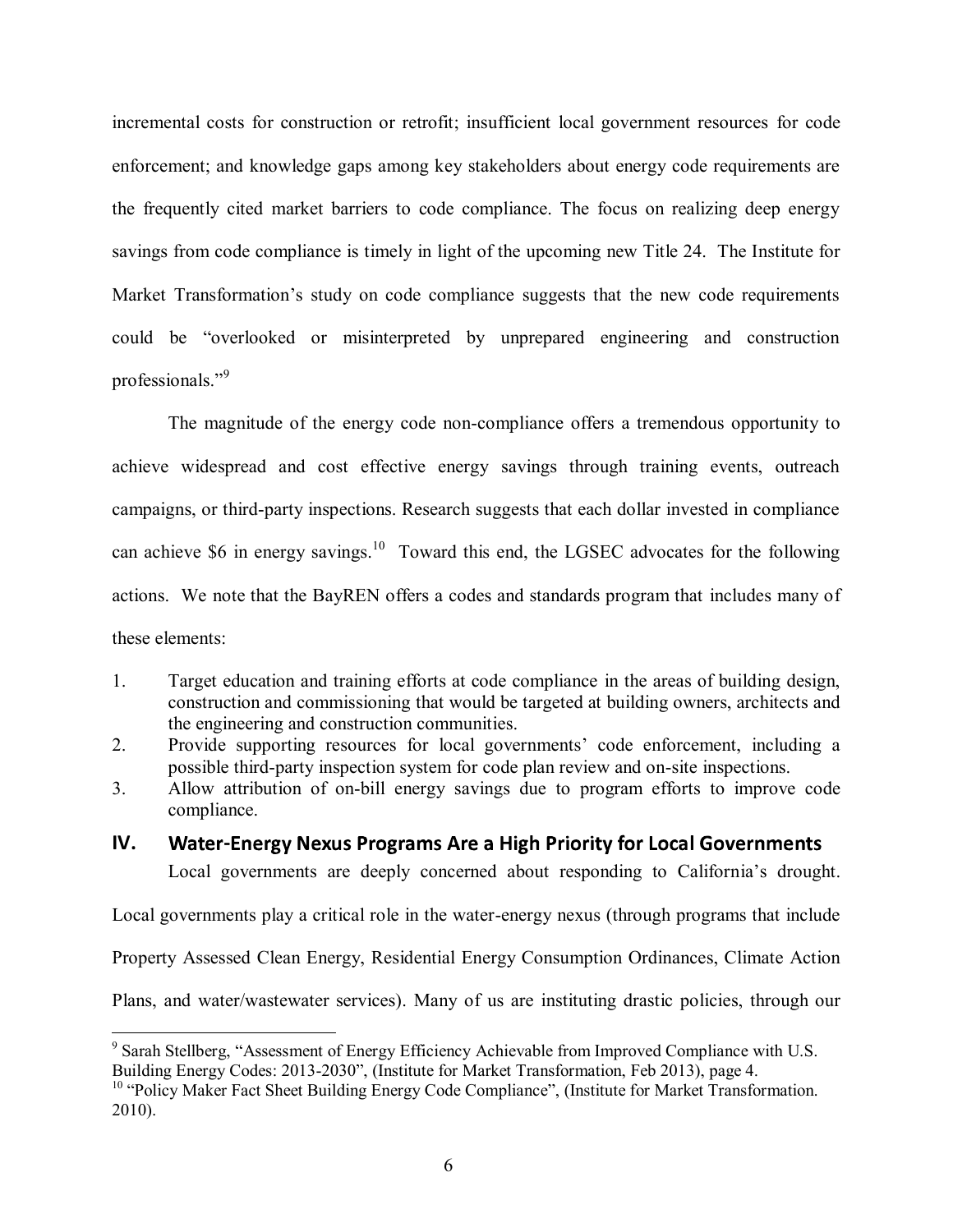governing boards and municipal water and wastewater utilities. We are therefore extremely interested in robust programs that will allow our constituents to reduce both energy and water consumption.

The LGSEC strongly urges the Commission to support an appropriate level of technical and project assistance funding for water agencies that manage the storage and supply of water throughout the State to implement leak loss detection programs, pump efficiency testing and pump retrofit/replacement, source meter accuracy testing and replacement, and other effective best management practices. These measures will reduce water loss and reduce energy use during this critical time of drought.

The LGSEC notes the existing and growing relationships between local governments and their regional water districts and agencies, most of which are public utilities. Because of our shared governance structures (in many cases the governing board of a municipal water district is the same board or council that governs a city or county) and our shared goals of serving the public without concern for shareholder profits, there are natural synergies of which local governments can take advantage to realize both energy and water efficiency.

Further, local governments should not be precluded from offering programs that also promote the transmission and distribution goals of the utilities. After all, these programs reduce the need for expanded transmission and distribution infrastructure through efficiency. This is a shared objective.

SDG&E proposes to increase the number of high efficiency water measures in its residential programs and coordinate rebates, audits, and marketing, education, and outreach ("ME&O") efforts with the San Diego water agencies.<sup>11</sup> SDG&E says it will continue to work with the San Diego water agencies to identify energy efficiency opportunities to streamline water

<sup>11</sup> SG&E, *loc. cit.*, p. 12.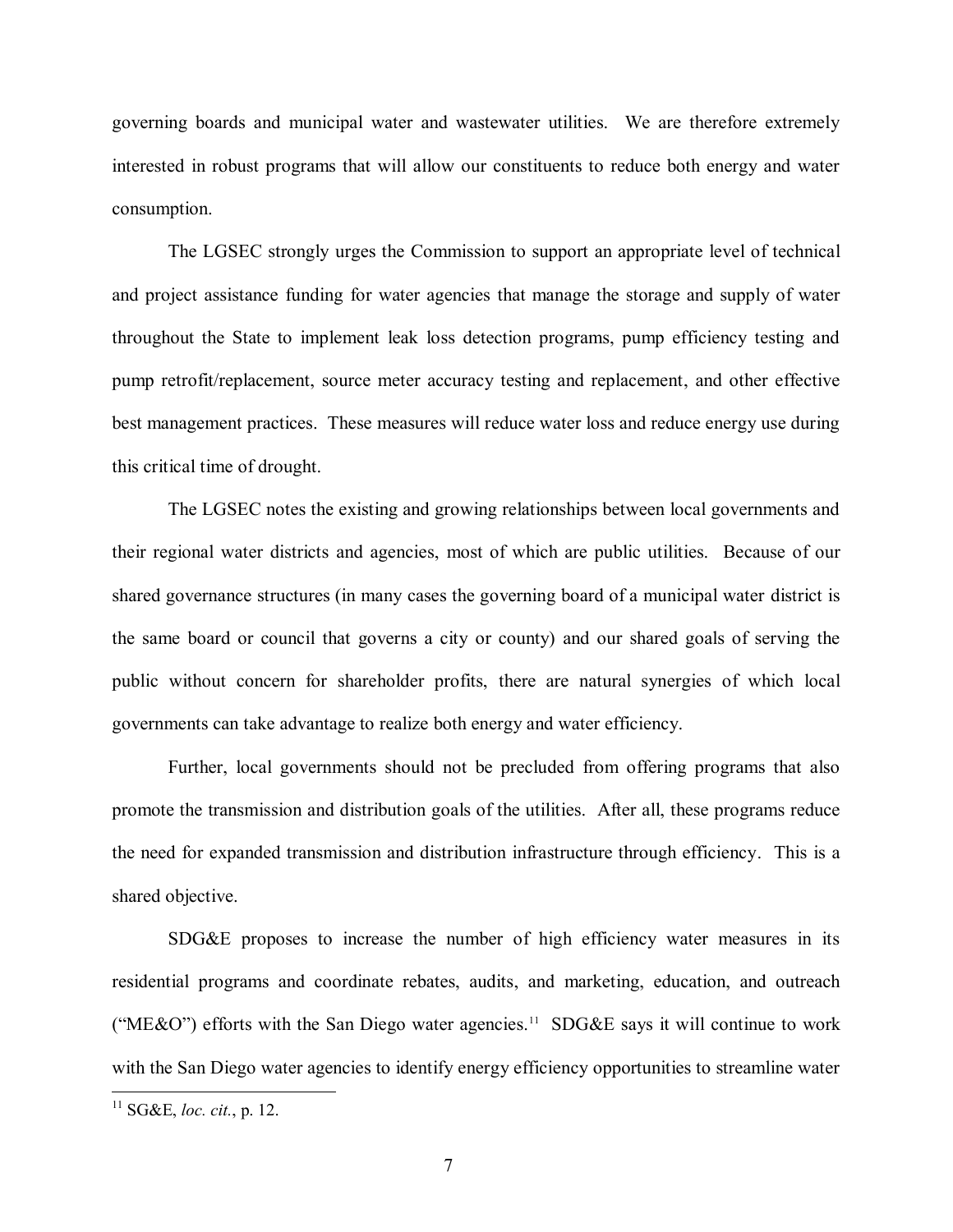processes and water-energy nexus projects. The Commission should direct SDG&E to coordinate with local government partners on energy-water nexus programs.

PG&E proposes to add an additional 10 percent incentive for water-saving measures to support water conservation and account for additional energy savings associated with water and wastewater treatment and transport. The LGSEC supports this pragmatic approach to costeffectiveness.<sup>12</sup> While PG&E suggests that this methodology be used only until a successor methodology is adopted in the ongoing water-energy nexus process (R.13-12-011), the LGSEC suggests that this simple approach will be easier to explain to customers and to calculate, and the Commission should consider using this simplified approach in general.

While we appreciate that Southern California Edison is going to offer a water-energy nexus program, its proposal is vague and appears to consist primarily of expanding current programs. <sup>13</sup> The Commission should request specific details about how the SCE program would provide incentives for savings. We believe there is much more potential in the water-energy sector than SCE's proposal would uncover. If SCE is not going to propose a substantive program, perhaps the Commission should solicit ideas directly from local governments on programs. Or, before SCE puts out an IDEEA 360 solicitation, perhaps the Commission should direct it to solicit ideas from its local government partners. We note that the Bay Area Regional Energy Network successfully operates the Pay As You Save<sup>®</sup> program, and suggest the Commission might consider expanding it as an alternative to vague proposals from SCE.

### <span id="page-9-0"></span>**V.** Direct Install Programs Should Include Expanded Eligibility

SDG&E proposes to modify the eligibility criterion for its direct install program from

<sup>12</sup> PG&E, *loc. cit.*, p. 31.

<sup>13</sup> Southern California Edison, *Southern California Edison Company's (U 338-E) Request For Funding Of Energy Efficiency And Demand Response Integrated Demand Side Management Programs And Budgets For 2015*, pp. 5-8.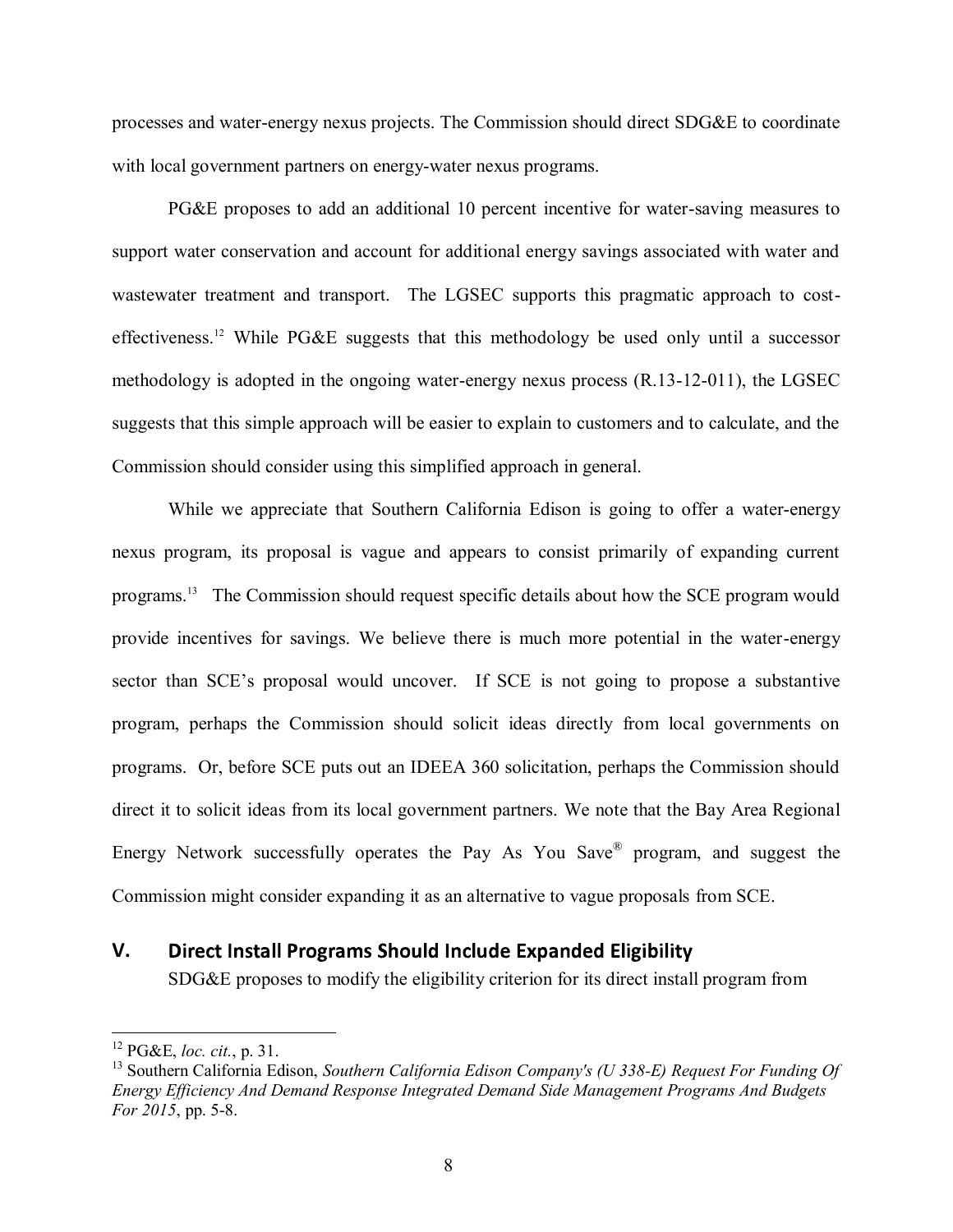100 kW to 150 kW for small-medium business customers. The LGSEC strongly supports this modification due to the importance that the direct install program plays in our members' Green Business and other business outreach initiatives.

SCE similarly proposes to expand its direct install program to medium sized users (up to 500 kW). However, the list of eligible measures is stale and should be updated, at least in light of the new Title 24 standards. There may be opportunities to coordinate this work with programs focused on the water-energy nexus, for example by including water distribution and water treatment equipment in the direct install program.

### <span id="page-10-0"></span>VI. The LGSEC Supports Updates to Improve Cost-Effectiveness

SDG&E proposes two recommendations to avoided costs that will improve program cost effectiveness.<sup>14</sup> The first would update the Resource Balance Year to 2015, and the second would update the weighted average cost of capital discount rate for 2015 to the most recent value - to more accurately reflect the true value of the programs and increase overall portfolio cost effectiveness. SDG&E notes that it did not implement these recommendations in its cost effectiveness results at this time, but will update these values in a subsequent 2015 compliance filing if the CPUC approves these revisions. It seems like this would benefit all energy efficiency programs in SDG&E's resource-constrained territory in meeting the cost effectiveness threshold. The LGSEC supports the approval of these modifications in the near term.

### <span id="page-10-1"></span>**VII. Proposition 39 Projects Should Leverage Existing Relationships between Local Governments and School Districts**

The utilities all detail how they intend to assist school districts with programs to leverage funds from Proposition 39. Some local governments are working actively with school districts in their areas to conduct energy efficiency audits and complete paperwork for the CEC, for example

<sup>14</sup> SDG&E, *loc. cit.*, pp. 4-8.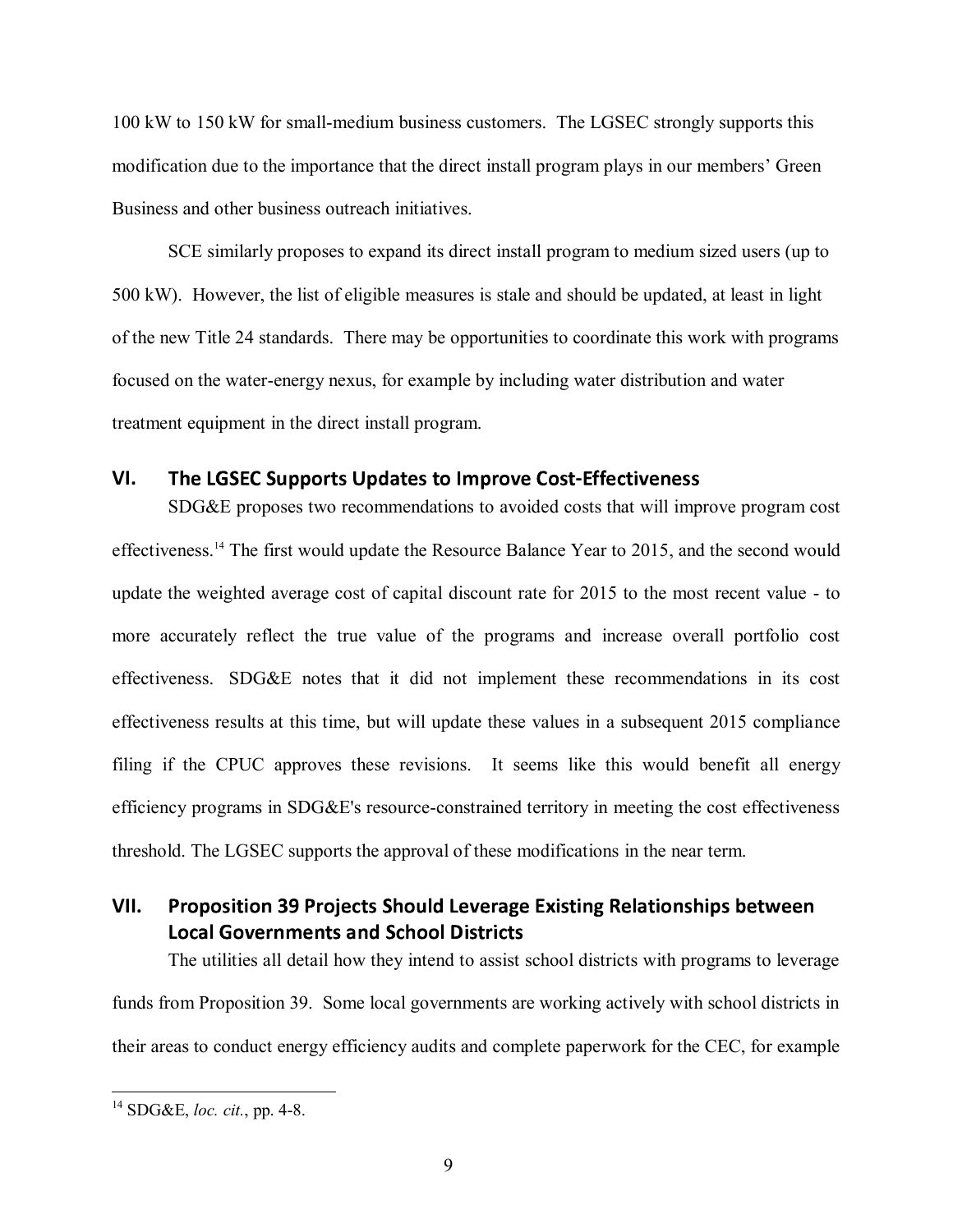the County of Marin. It is important that these savings materialize so local governments can receive savings credit from those projects, when they are part of a local government partnership program. The Commission should ensure that any utility work helping school districts leverage Prop 39 funds accommodates existing working relationships between local governments and their local school districts. Stronger relationships between local governments and school districts will encourage future collaboration, stimulate a pooling of expertise and resources, and promote energy management as a broader discipline within the public sector.

### <span id="page-11-0"></span>**VIII.** On-Bill Financing Can Be Made More Attractive

The utilities all propose continuing their on-bill financing ("OBF") programs. The LGSEC supports this. We do, however, question the 30 percent administrative cost associated with PG&E's on-bill financing program, particularly now that the program is up and running. We note that OBF is now included in EnergyInsight, which should streamline the process and reduce PG&E administrative costs.

Lighting is a major technology in the small to medium business sector, often approaching or exceeding 50 percent of savings potential. Direct install programs continue to observe the loss of energy-saving opportunities following the elimination of T12 retrofit measures. Customers willing to address the incentive gap with financing could pursue OBF as long as they still met payback requirements, but in 2013 OBF rulings restricted lighting measures to no more than 15 percent of a total project. We respectfully submit that, beyond allowing the use of existing conditions for determining savings, that lighting technology restrictions be removed for small to medium business OBF projects.

Deemed savings awards will inevitably vary from observed savings. Observed savings afford a greater likelihood of bill neutrality for participants when determining loan terms, but are currently time-intensive to process. We propose an expedited observed savings pathway for OBF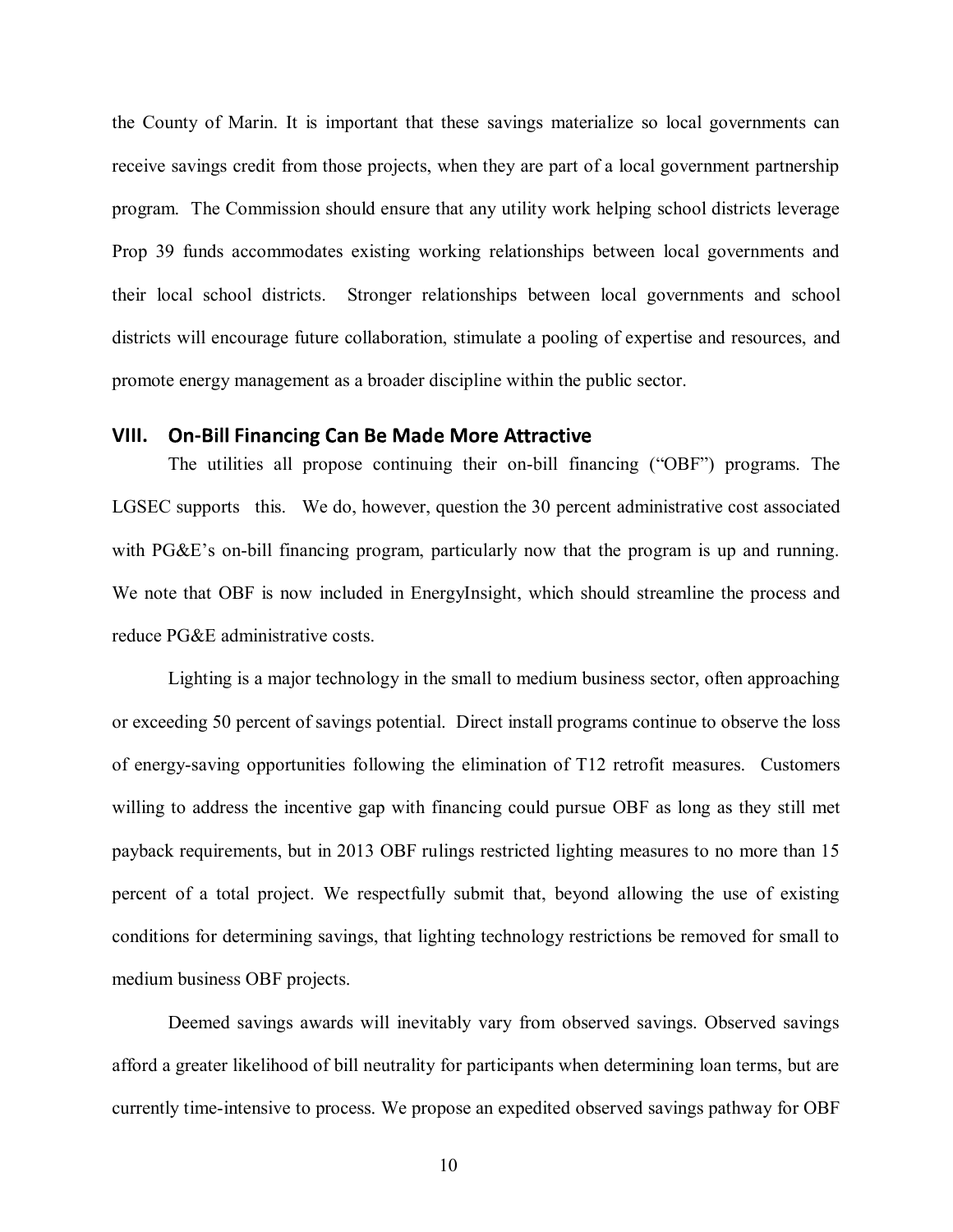projects targeted to qualified small to medium businesses with an estimated incentive less than \$5,000. The goal is to reduce implementer overhead, provide more accurate estimates, increase customer satisfaction, increase OBF participation, and reduce utility administration costs.

#### <span id="page-12-0"></span>**IX. Energy Upgrade California Is Improved, with Room to Do More**

PG&E proposes modifications to the Energy Upgrade California ("EUC") program. The LGSEC appreciates the focus on addressing costs associated with non-energy benefits of the EUC program. An additional modification that would make this program more successful would be to add back more individual, stand-alone energy savings measures. We note that the Regional Energy Networks have recently modified their EUC programs to have a more flexible incentive structure that better aligns the rebate amount with the energy efficiency measures installed. We encourage the utilities to do the same, as the REN EUC programs are available in certain areas at this time.

#### <span id="page-12-1"></span>**X. Codes and Standards**

For cases where using existing conditions would be double-counted with savings credited to Codes and Standards, PG&E proposes subtracting the savings from codes and standards total. The LGSEC supports that approach. It allows the utilities to support "to code" incentives. Another simple solution would be to disallow some or all codes and standards savings claimed from the local government or education sectors.

PG&E also mentions investigating alternatives to reach codes that exceed T24 by a certain percentage. <sup>15</sup> The LGSEC notes that support for reach codes is specific to local governments. If the utilities are interested in working on this, the LGSEC would be happy to collaborate on how to best frame future reach codes.

<sup>15</sup> PG&E, *loc. cit.*, pp. 17-18.